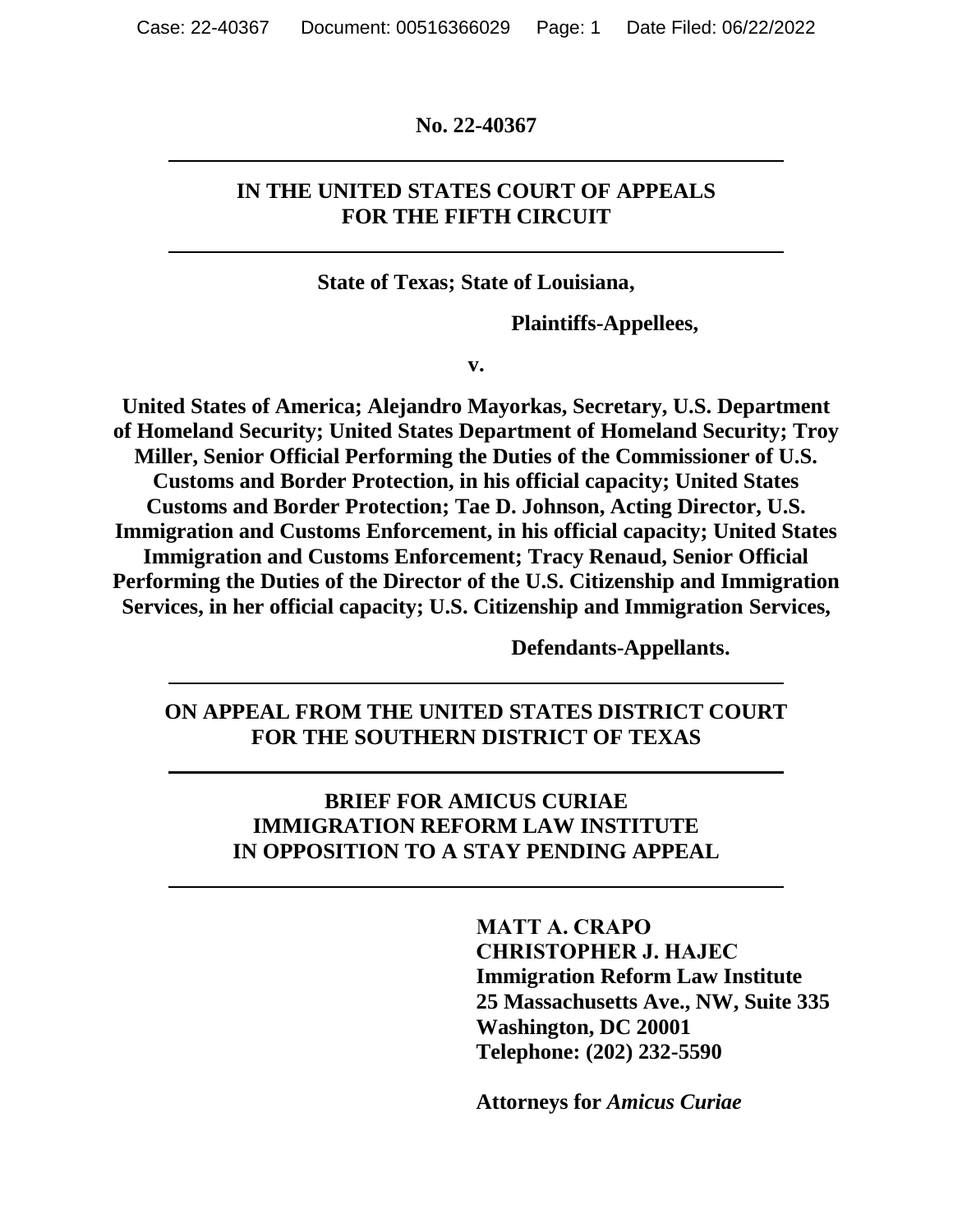#### **SUPPLEMENTAL STATEMENT OF INTERESTED PERSONS**

Pursuant to Fifth Circuit Rule 28.2.1 and Fed. R. App. P. 26.1, *amicus curiae* Immigration Reform Law Institute makes the following disclosures:

1) For non-governmental corporate parties please list all parent

corporations: None.

2) For non-governmental corporate parties please list all publicly held

companies that hold 10% or more of the party's stock: None.

3) The following entity has an interest in the outcome of this case:

Immigration Reform Law Institute.

DATED: June 22, 2022 Respectfully submitted,

/s/ Matt Crapo Matt A. Crapo Immigration Reform Law Institute 25 Massachusetts Ave., NW, Suite 335 Washington, DC 20001 Telephone: (202) 232-5590

Attorney for *Amicus Curiae*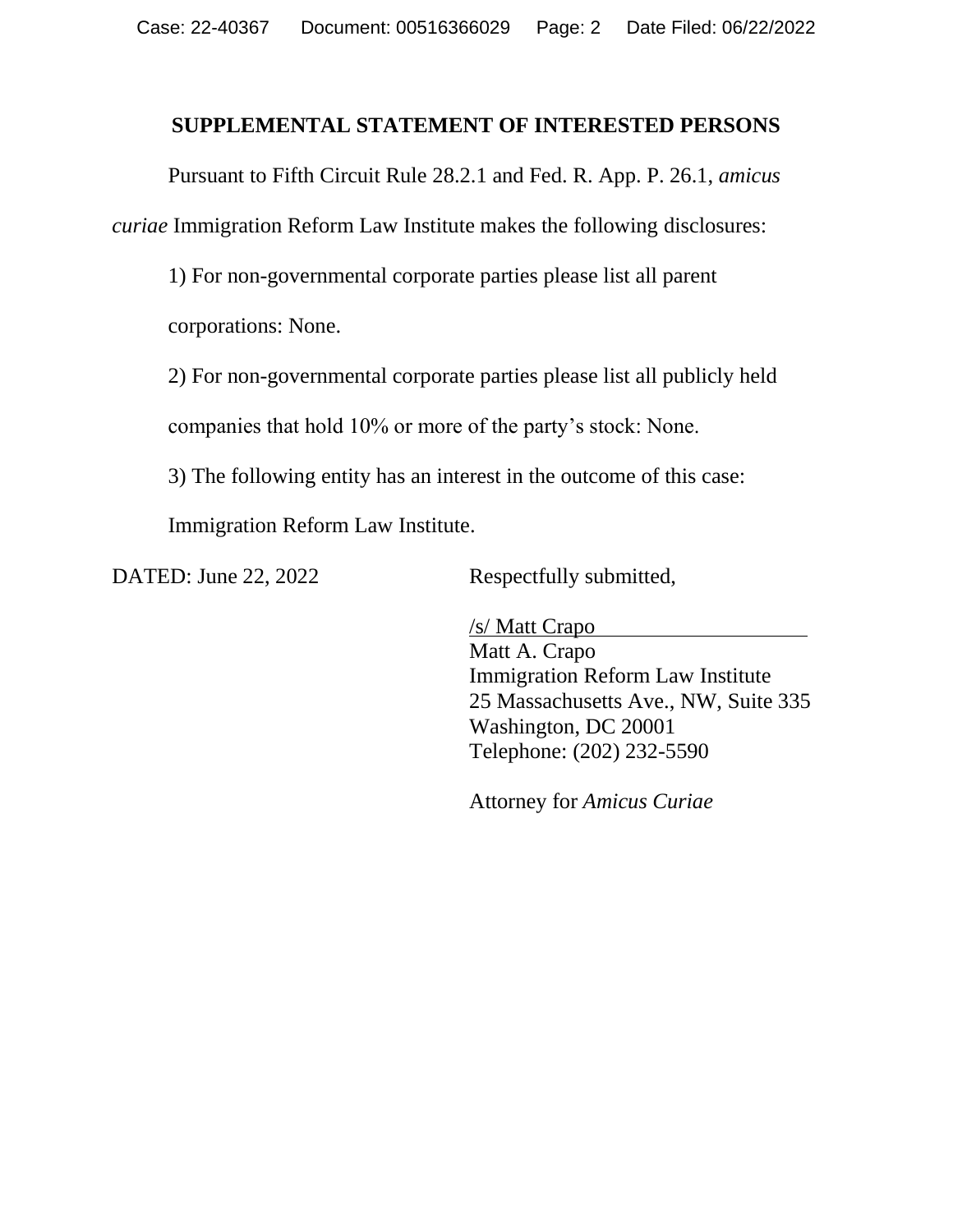# **TABLE OF CONTENTS**

## **Page**

| SUPPLEMENTAL STATEMENT OF INTERESTED PERSONS |           |                                                         |  |  |  |  |
|----------------------------------------------|-----------|---------------------------------------------------------|--|--|--|--|
|                                              |           |                                                         |  |  |  |  |
|                                              |           |                                                         |  |  |  |  |
|                                              |           |                                                         |  |  |  |  |
|                                              |           |                                                         |  |  |  |  |
| $I_{\cdot}$                                  |           | § 1252(f)(1) DOES NOT IMPOSE JURISDICTIONAL OR REMEDIAL |  |  |  |  |
|                                              | $A_{1}$   |                                                         |  |  |  |  |
|                                              | <b>B.</b> |                                                         |  |  |  |  |
|                                              |           |                                                         |  |  |  |  |
|                                              |           |                                                         |  |  |  |  |
| <b>CERTIFICATE OF COMPLIANCE</b>             |           |                                                         |  |  |  |  |

CERTIFICATE OF SERVICE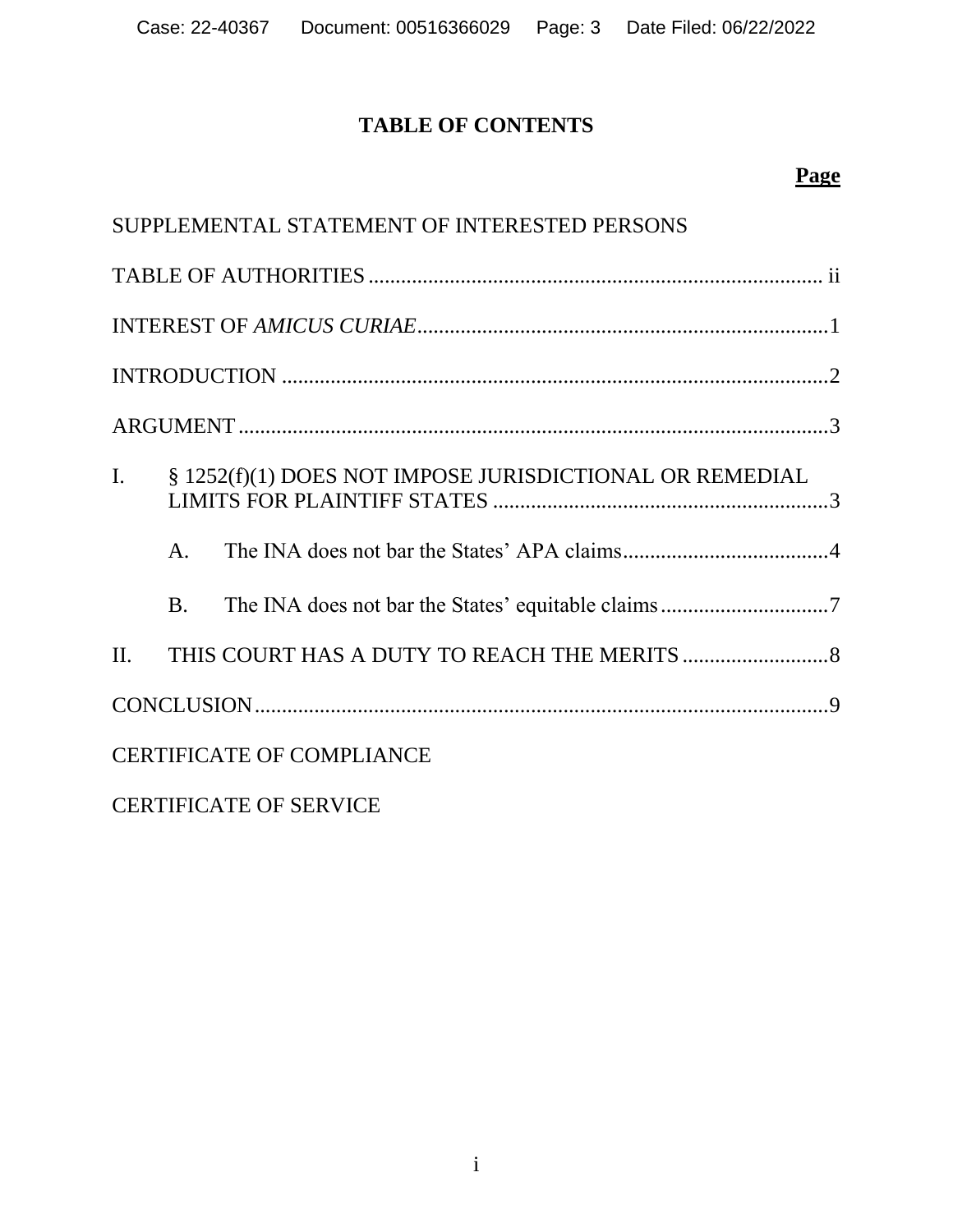# **TABLE OF AUTHORITIES**

# **Page(s)**

# **CASES**

| Arizona Dream Act Coal. v. Brewer,                                                         |
|--------------------------------------------------------------------------------------------|
| Board of Governors of the Federal Reserve System v. MCorp Financial,                       |
| Colorado River Water Conserv. Dist. v. U.S.,                                               |
| Director, Office of Workmen's Compensation Program, etc. v. Alabama By-<br>Products Corp., |
| Galvan v. Press,                                                                           |
| Garland v. Aleman Gonzalez,                                                                |
| Leedom v. Kyne,                                                                            |
| Lujan v. Nat'l Wildlife Fed'n,                                                             |
| Massachusetts v. EPA,                                                                      |
| Matter of $C$ -T-L-,                                                                       |
| Matter of Silva-Trevino,                                                                   |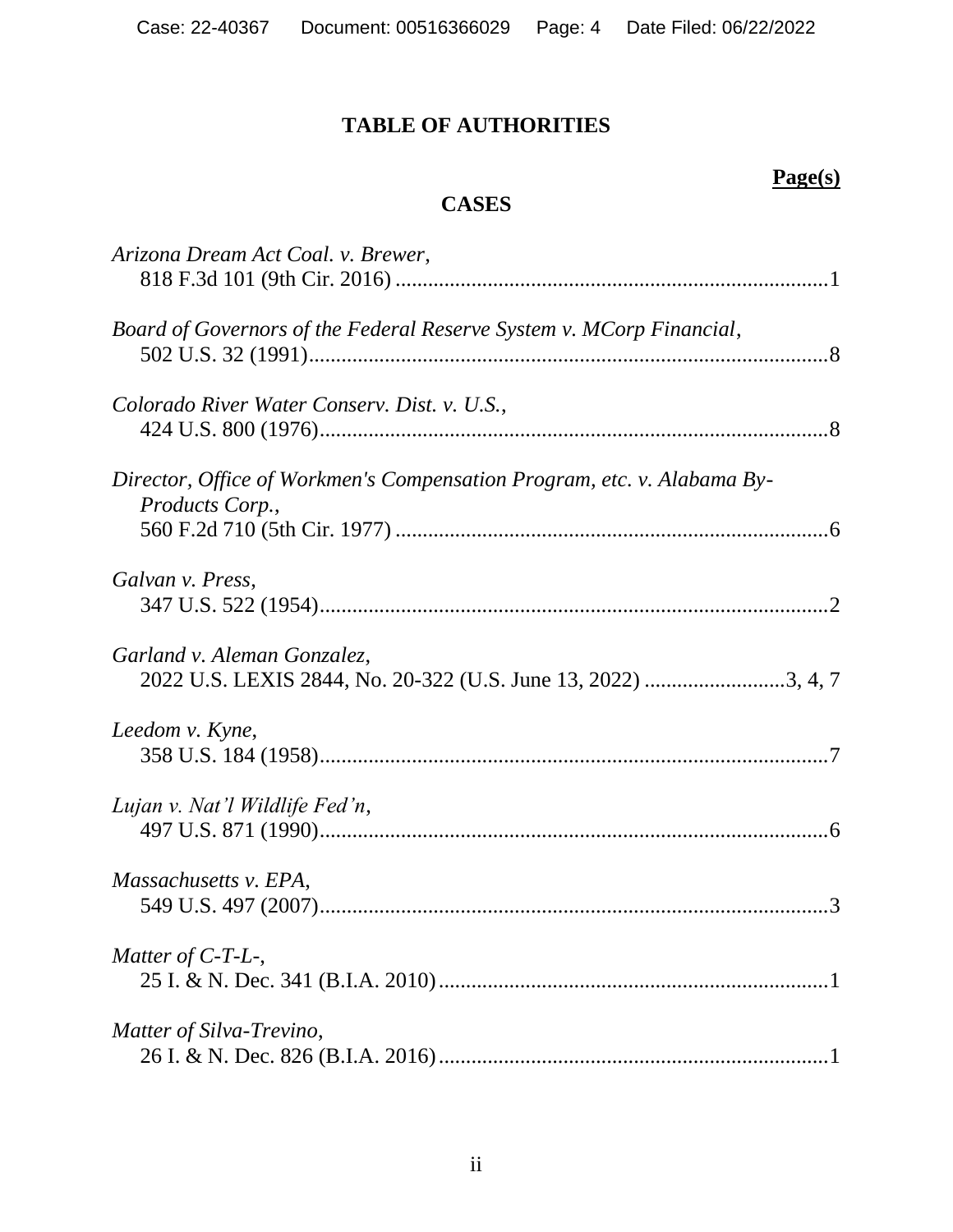| Nat'l Ass'n of Home Builders v. Defenders of Wildlife,           |  |
|------------------------------------------------------------------|--|
| Nishimura Ekiu v. United States,                                 |  |
| Reno v. Am.-Arab Anti-Discrimination Comm.,                      |  |
| Save Jobs USA v. U.S. Dep't of Homeland Sec.,                    |  |
| Schlesinger v. Councilman,                                       |  |
| Trump v. Hawaii,                                                 |  |
| United States v. Texas,                                          |  |
| Washington All. of Tech. Workers v. U.S. Dep't of Homeland Sec., |  |
|                                                                  |  |

## **STATUTES**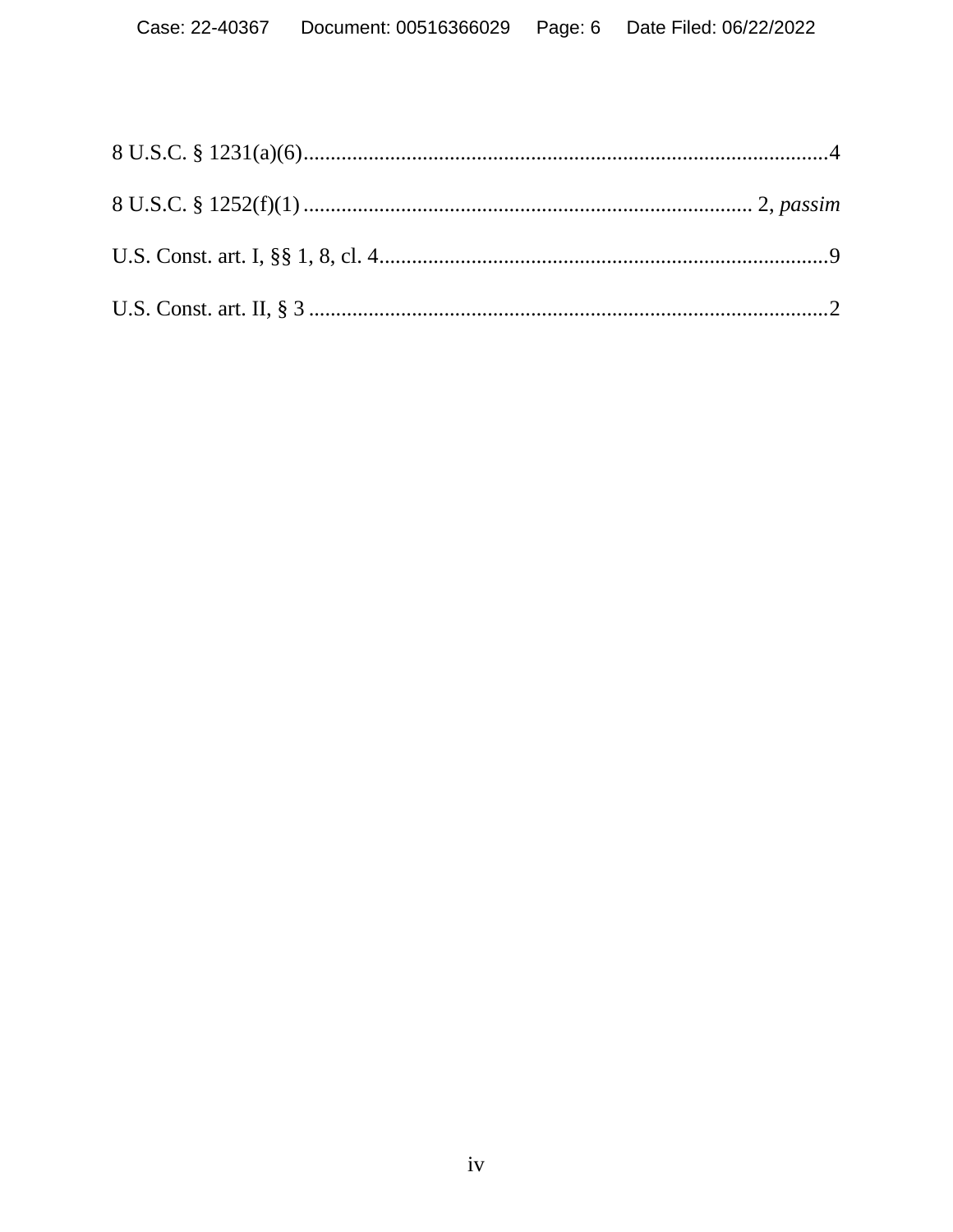### **INTEREST OF** *AMICI CURIAE<sup>1</sup>*

The Immigration Reform Law Institute ("IRLI") is a non-profit  $501(c)(3)$ public interest law firm dedicated to litigating immigration-related cases on behalf of, and in the interests of, United States citizens, and also to assisting courts in understanding and accurately applying federal immigration law. For more than twenty years the Board of Immigration Appeals has solicited supplementary briefing, drafted by IRLI staff, from the Federation for American Immigration Reform, of which IRLI is a supporting organization. IRLI has litigated or filed *amicus curiae* briefs in a wide variety of cases, including *Trump v. Hawaii*, 138 S. Ct. 2392 (2018); *United States v. Texas*, 136 S. Ct. 2271 (2016); *Arizona Dream Act Coal. v. Brewer*, 818 F.3d 101 (9th Cir. 2016); *Washington All. of Tech. Workers v. U.S. Dep't of Homeland Sec.*, 74 F. Supp. 3d 247 (D.D.C. 2014); *Save Jobs USA v. U.S. Dep't of Homeland Sec.*, 942 F.3d 504 (D.C. Cir. 2019); *Matter of Silva-Trevino*, 26 I. & N. Dec. 826 (B.I.A. 2016); and *Matter of C-T-L-*, 25 I. & N. Dec. 341 (B.I.A. 2010).

<sup>&</sup>lt;sup>1</sup> No counsel for a party in this case authored this brief in whole or in part, and no such counsel or party made a monetary contribution intended to fund the preparation of this brief. No person other than *amicus curiae*, its members, or its counsel made a monetary contribution to the preparation or submission of this brief.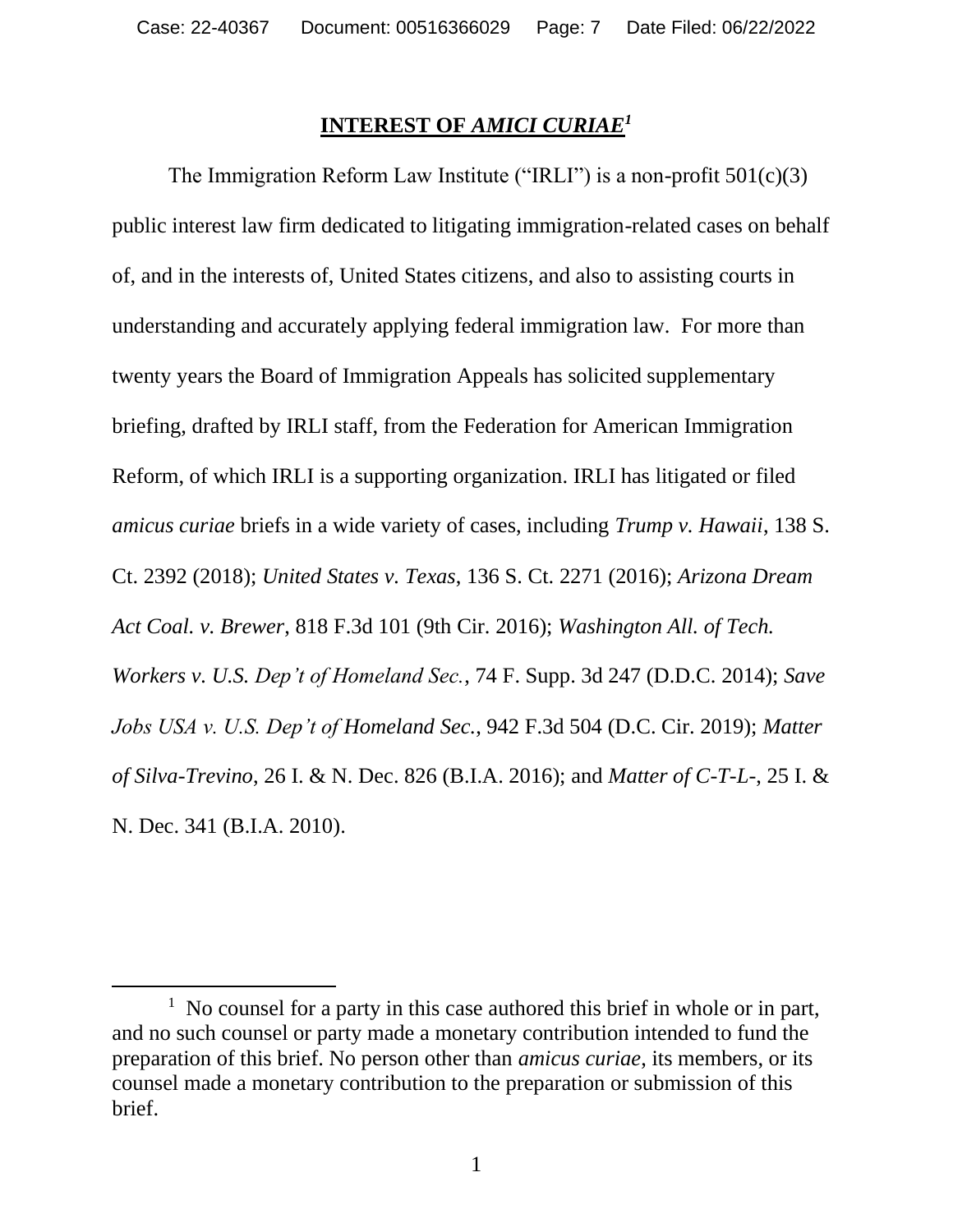#### **INTRODUCTION**

The Court should reject Defendants-Appellants' argument that 8 U.S.C. § 1252(f)(1) strips the district court of jurisdiction to vacate the final enforcement guidance memorandum issued by the Secretary of the Department of Homeland Security ("DHS"). It has long been recognized that the power "to forbid the entrance of foreigners … or to admit them only in such cases and upon such conditions as it may see fit to prescribe" is an inherent sovereign prerogative entrusted exclusively in Congress. *Nishimura Ekiu v. United States*, 142 U.S. 651, 659 (1892); *see also Galvan v. Press*, 347 U.S. 522, 531 (1954) ("Policies pertaining to the entry of aliens and their right to remain here are . . . entrusted exclusively to Congress . . . ."). Upon their admission to the Union, Plaintiff States Texas and Louisiana ceded this sovereign prerogative to control their respective borders to Congress, with the promise that the Executive Branch would faithfully execute those laws. *See* U.S. Const. art. II, § 3 ("[the President] shall take Care that the Laws be faithfully executed").

Congress has established certain mandatory enforcement requirements with respect to certain aliens. *See* 8 U.S.C. §§ 1226(c) (mandating detention of criminal aliens), 1231(a)(2) (mandating detention of certain aliens ordered removed). Where, as here, States challenge Executive action that runs contrary to such statutory directives, this Court should read statutes stripping courts of jurisdiction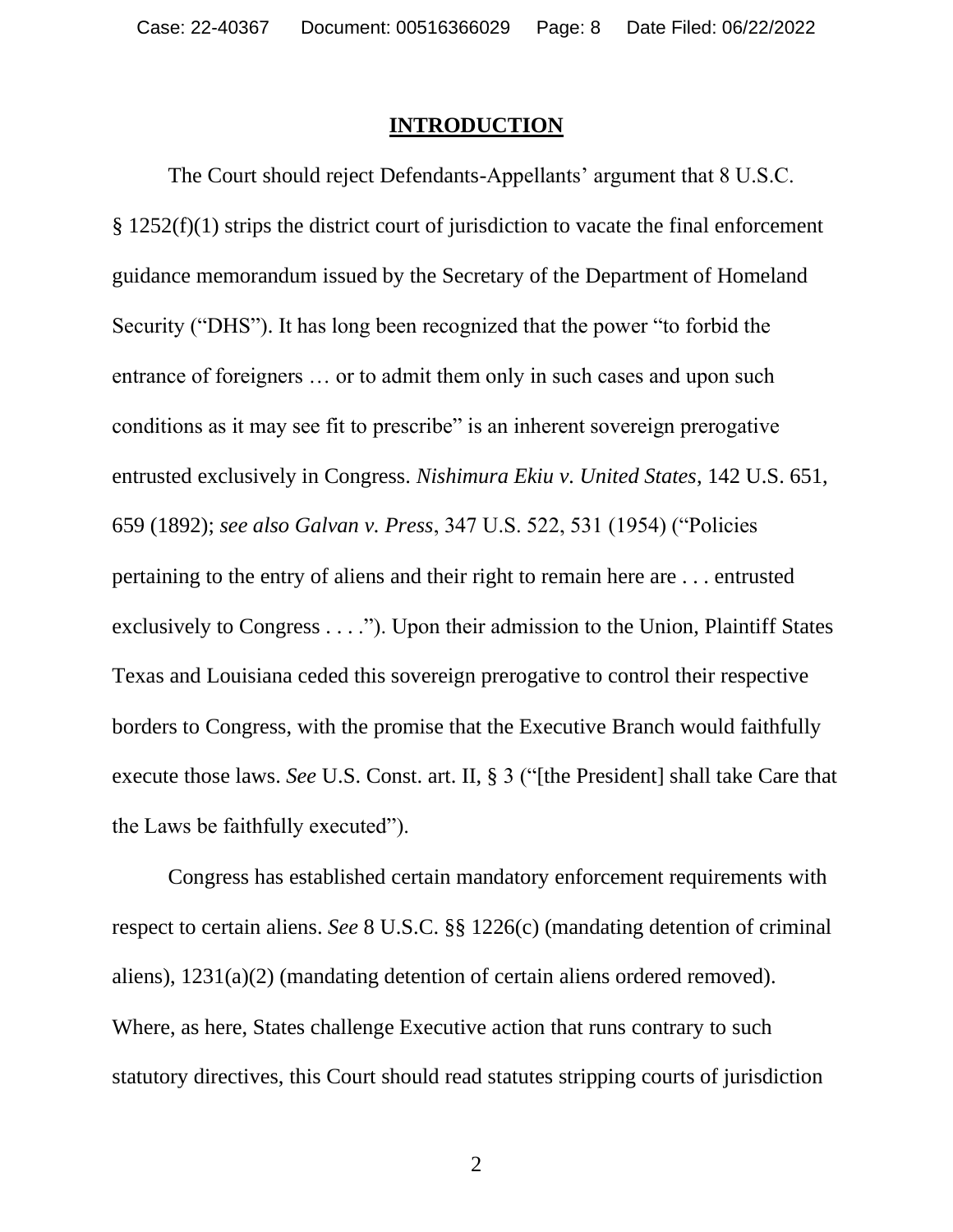narrowly to afford the various States a forum in which to challenge Executive action that runs afoul of congressional directives. *Cf. Massachusetts v. EPA*, 549 U.S. 497, 518-20 (2007) (recognizing that States are not normal litigants for the purpose of invoking federal jurisdiction and are entitled to "special solicitude" in determining standing).

### **ARGUMENT**

## **I. § 1252(f)(1) DOES NOT IMPOSE JURISDICTIONAL OR REMEDIAL LIMITS FOR PLAINTIFF STATES**

In their motion for a stay, Defendants-Appellants suggest that the district court lacked jurisdiction to vacate DHS's final guidance memorandum. *See*  Emergency Motion for a Stay Pending Appeal ("Stay Motion") at 11-12 (citing *Garland v. Aleman Gonzalez*, No. 20-322 (U.S. June 13, 2022)). *Aleman Gonzalez*  is distinguishable, however.

By its terms,  $\S 1252(f)(1)$  applies only to bar certain review and relief with

respect to aliens by restricting such review to the Immigration and Nationality Act

("INA") proceeding for the individual alien:

Regardless of the nature of the action or claim or of the identity of the party or parties bringing the action, no court (other than the Supreme Court) shall have jurisdiction or authority to enjoin or restrain the operation of the provisions of part IV of this subchapter, as amended by the Illegal Immigration Reform and Immigrant Responsibility Act of 1996, *other than with respect to the application of such provisions to an individual alien against whom proceedings under such part have been initiated*.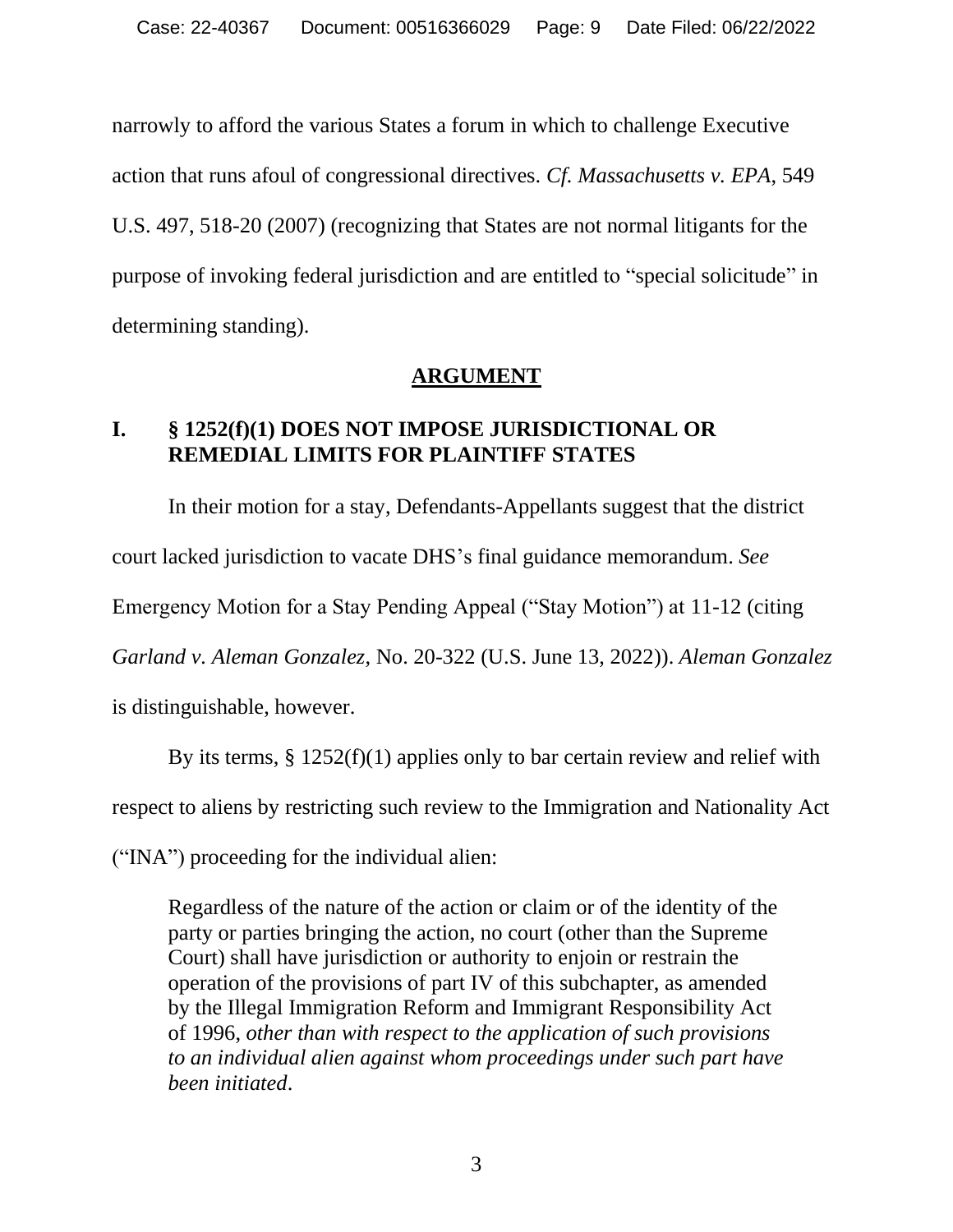8 U.S.C. § 1252(f)(1) (emphasis added). "It prohibits federal courts from granting classwide injunctive relief against the operation of §§ 1221-1231," but the "ban does not extend to individual cases." *Reno v. Am.-Arab Anti-Discrimination Comm.*, 525 U.S. 471, 481-82 (1999). In *Aleman Gonzalez*, the Court held that "classwide injunctive relief awarded" to a class of aliens detained under 8 U.S.C. § 1231(a)(6) was "unlawful." Slip op. at 11; *see also id.* at 6 ("injunctive relief on behalf of an entire class of aliens is not allowed"); *id.* at 7 ("the injunctions do not fall within the exception for individualized relief because the injunctions were entered on behalf of entire classes of aliens"). In short, *Aleman Gonzalez* involved relief awarded to a class of individual aliens who retained the right to seek individualized relief under § 1252(f)(1).

The INA's withholding of systemic review from classes of aliens does not withhold judicial review or even injunctive relief from everyone. Either on the "front end" or the "back end," interested parties other than the "individual alien" covered by § 1252(f)(1) can seek APA review and obtain injunctive relief as long as they have cognizable interests.

#### **A. The INA does not bar the States' APA claims**

On the front end of interpreting what review and relief  $\S 1252(f)(1)$  actually bars, the States here are not a class of "individual alien[s]" covered by § 1252(f)(1). That distinction involves at least two relevant differences for the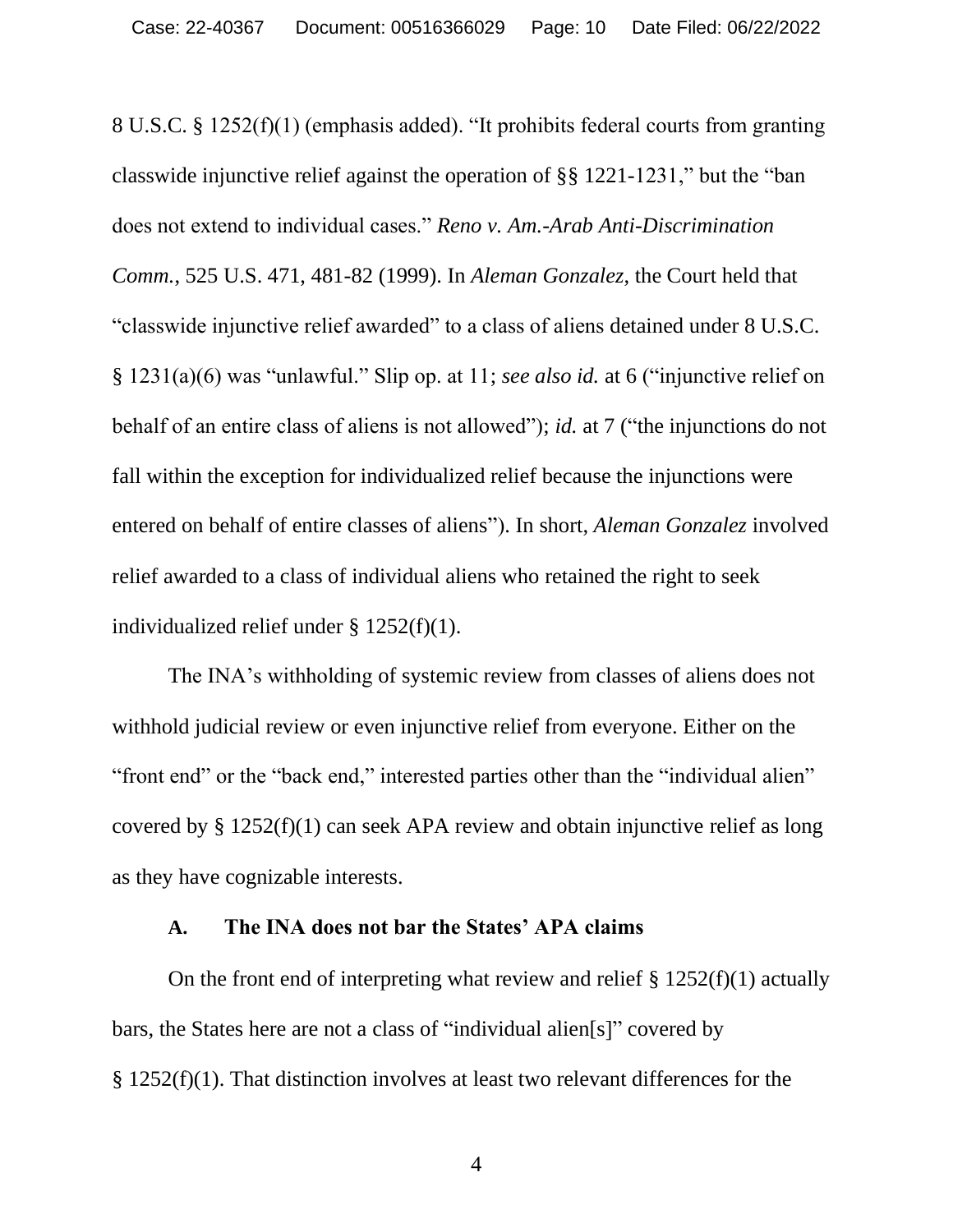effect of the INA's 1996 amendments on the ongoing viability of the States' APA action. Unlike the individual aliens comprising the classes barred by  $\S 1252(f)(1)$ , the States do not have a subsequent INA opportunity to review allegedly unlawful agency action. In addition, non-alien plaintiffs such as the States plainly had a right to judicial review before the 1996 INA amendments that added § 1252(f)(1). Both of these differences go to why non-alien plaintiffs such as the States retain their right to APA review, while classes of alien plaintiffs such as those in *Aleman Gonzalez* do not.

First, because the States lack an alternate remedy, the APA provides review: "Agency action made reviewable by statute and final agency action for which there is no other adequate remedy in a court are subject to judicial review." 5 U.S.C. § 704 (emphasis added). By contrast, the "individual alien[s]" comprising the classes barred by § 1252(f)(1) have an alternate remedy under the INA.

Second, given that the States had a pre-1996 right of review, the 1996 INA amendments cannot be read expansively because repeals by implication are disfavored. *Nat'l Ass'n of Home Builders v. Defenders of Wildlife*, 551 U.S. 644, 662 (2007) (requiring "clear and manifest" legislative intent to repeal the prior authority). Indeed, "this canon of construction applies with particular force when the asserted repealer would remove a remedy otherwise available." *Schlesinger v. Councilman*, 420 U.S. 738, 752 (1975). The APA, moreover, recognizes a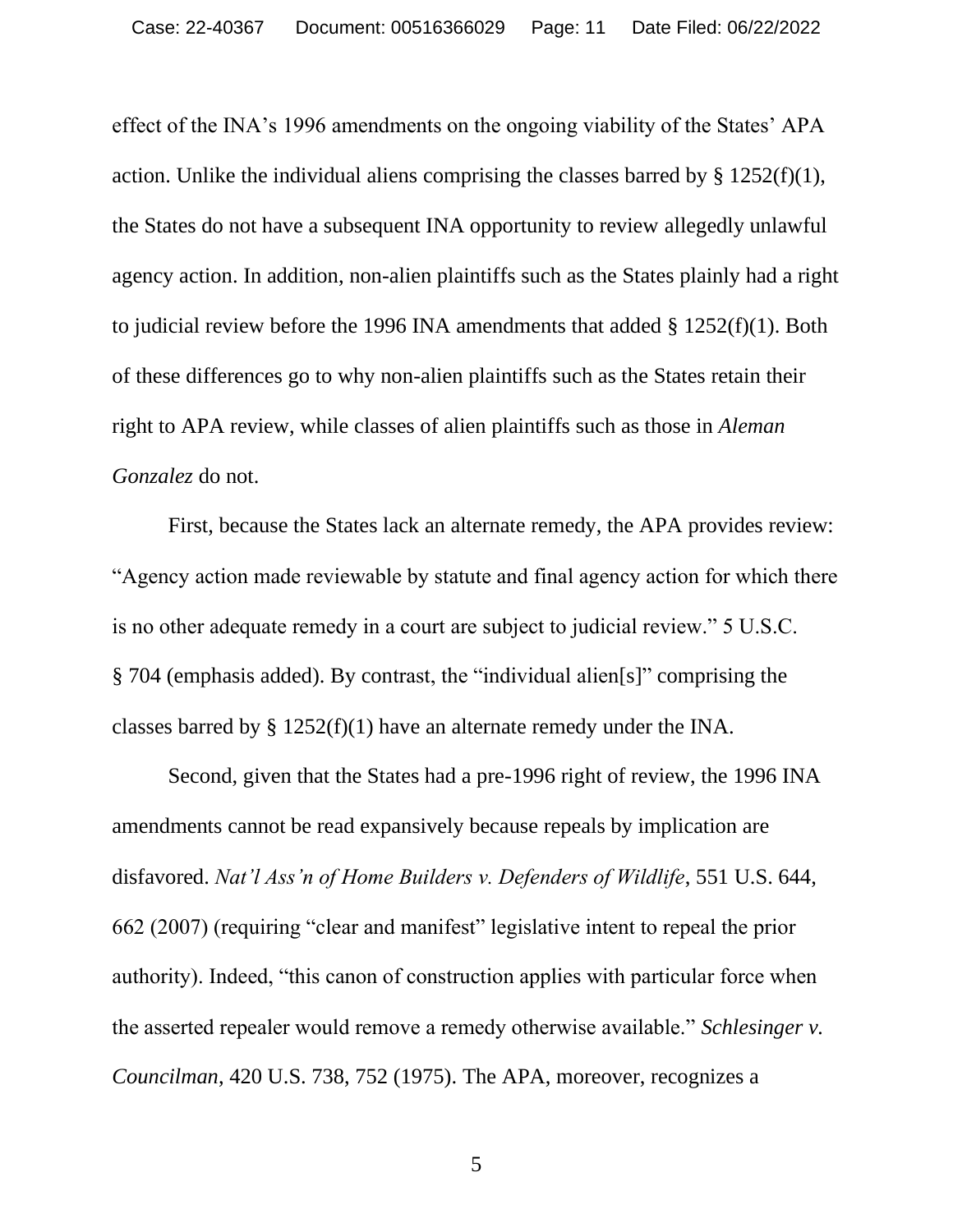difference between systemic actions such as DHS's final guidance memorandum and the application of the immigration process to any individual alien:

If there is in fact some specific order or regulation, applying some particular measure across the board to all individual classification terminations and withdrawal revocations, and if that order or regulation is final, and has become ripe for review …, it can of course be challenged under the APA by a person adversely affected.

*Lujan v. Nat'l Wildlife Fed'n*, 497 U.S. 871, 890 n.2 (1990). Under the APA, § 1252(f)(1) does not provide a "clear and manifest" indication of congressional intent to terminate systemic APA review by plaintiffs with no future INA proceeding in which to challenge an INA administrative action.

Indeed, the relative order of the APA's and INA's enactment provides further assurance that the States retain their APA cause of action. Although the APA—as enacted—did not override any pre-APA statute that expressly or impliedly denied review, 5 U.S.C. § 702 ("[n]othing herein … confers authority to grant relief if any other statute that grants consent to suit expressly *or impliedly* forbids the relief which is sought") (emphasis added), post-APA statutes must deny review *expressly*. 5 U.S.C. § 559 (a "[s]ubsequent statute may not be held to supersede or modify this subchapter …, except to the extent that it does so expressly"); *see*, *e.g.*, *Director, Office of Workmen's Compensation Program, etc. v. Alabama By-Products Corp.*, 560 F.2d 710, 719-720 (5th Cir. 1977) (holding that appropriation acts do no contravene § 559 "[b]ecause the language of the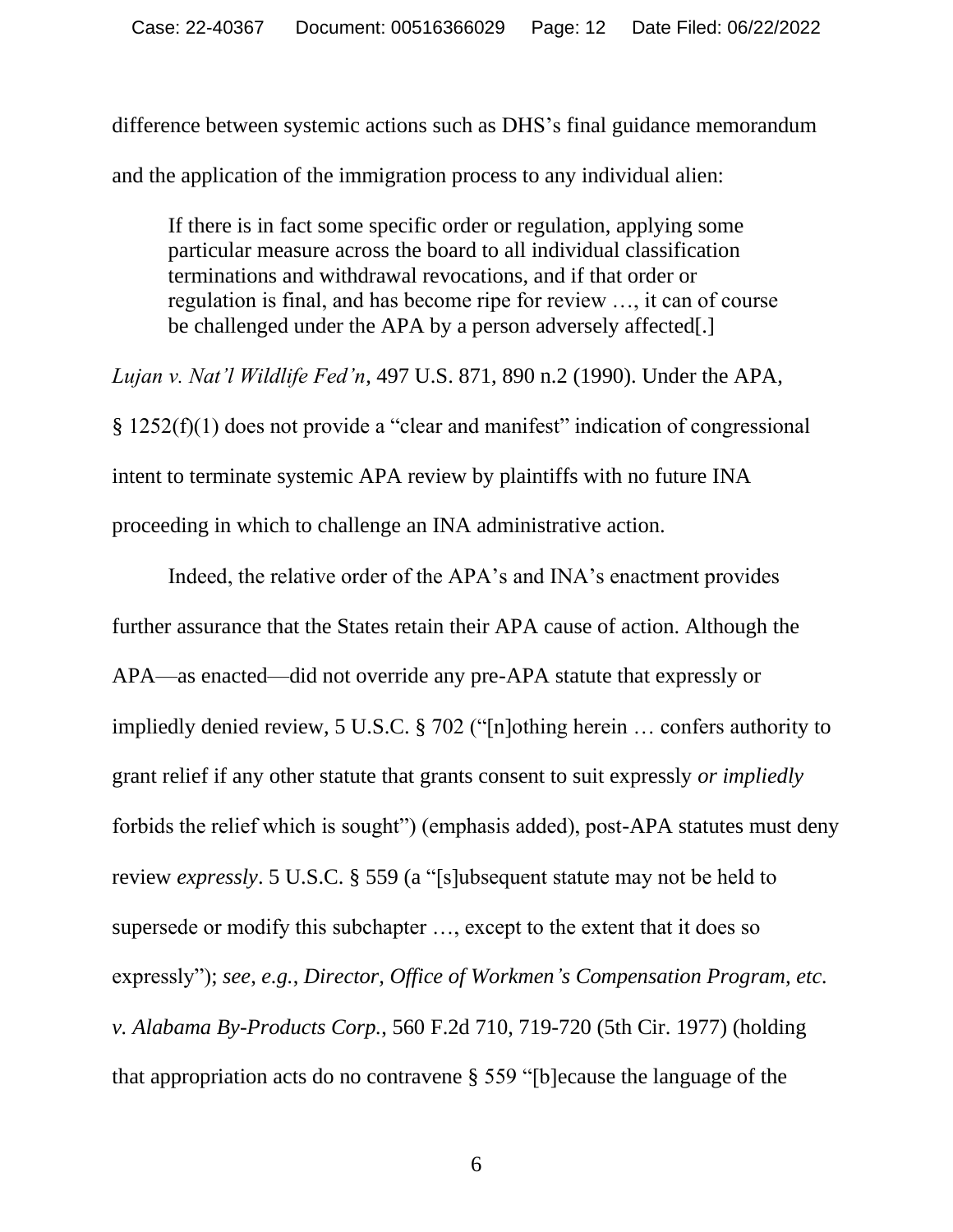relevant paragraph of the appropriation acts expressly modifies the administrative law judge requirement of 5 U.S.C. § 3105").

Since § 1252(f)(1) is a post-APA statute, for it to preclude APA review, it would have to do so expressly, but it does not. Accordingly, a party with Article III standing and an APA claim within the INA's zone of interests would keep any APA claim that it had prior to the 1996 amendments adding § 1252(f)(1). 5 U.S.C. § 559. For alien plaintiffs such as those in *Aleman Gonzalez*, § 1252(f)(1) provides "clear and manifest" legislative intent to bar review other than that under the INA. For non-alien plaintiffs such as the States, there is no such "clear and manifest" legislative intent. *See Aleman Gonzalez*, slip op. at 17 ("In fairness, the Court's decision is not without limits. For instance, the Court does not purport to hold that § 1252(f )(1) affects courts' ability to 'hold unlawful and set aside agency action, findings, and conclusions' under the Administrative Procedure Act. 5 U. S. C. §706(2).") (Sotomayor, J., dissenting).

### **B. The INA does not bar the States' equitable claims**

On the back end, even if this Court finds that 8 U.S.C. § 1252(f)(1) displaces APA review for all plaintiffs, without regard to whether the plaintiff has an INA claim for relief, plaintiffs without future INA review such as Plaintiff States would have judicial review in equity. Review is available to parties who lack any future alternate remedy for judicial review of unlawful agency action. *Leedom v. Kyne*,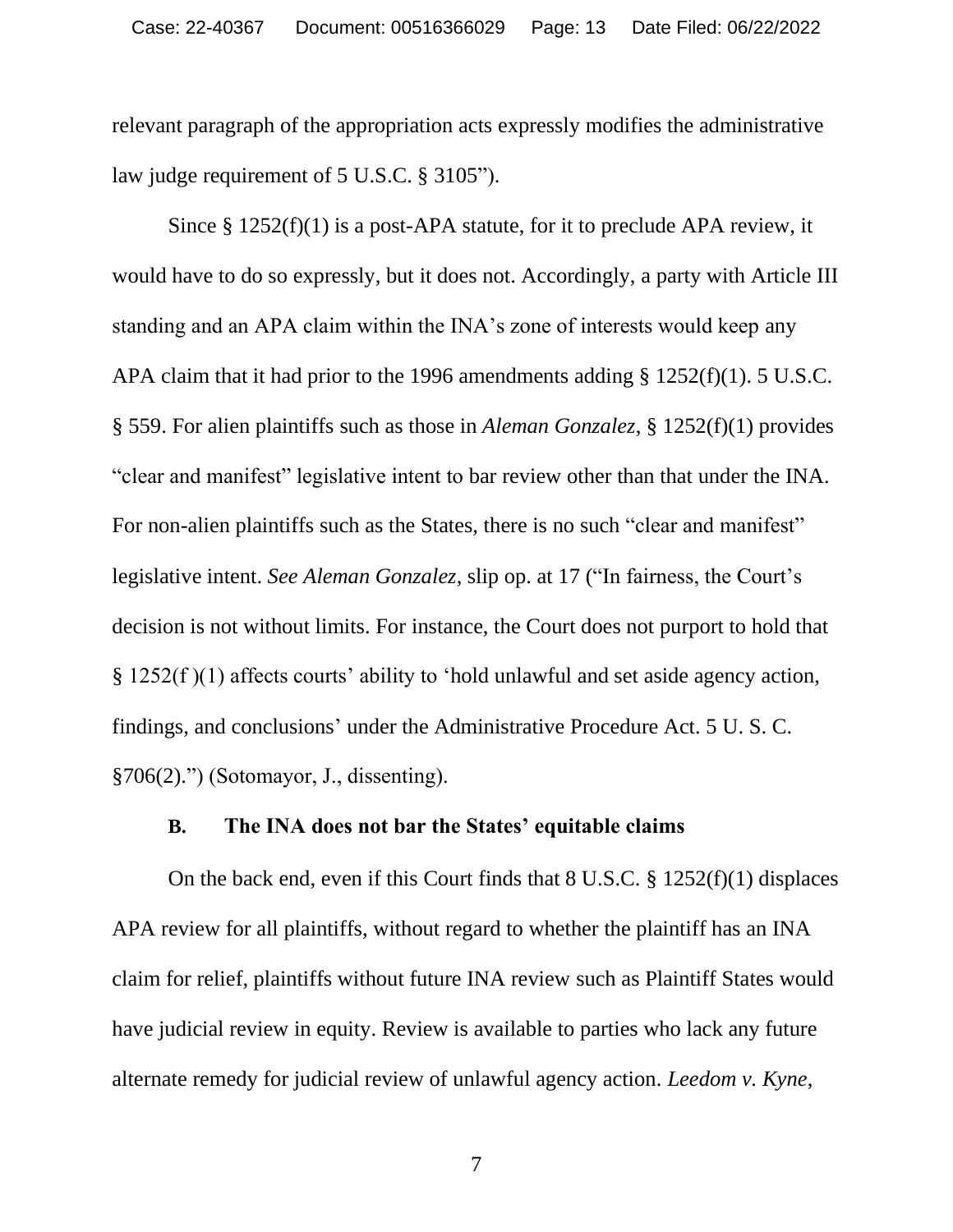358 U.S. 184, 188-90 (1958). The extraordinary relief available to the States under *Kyne* is unavailable where—as in *Aleman Gonzalez*—review is available in future enforcement proceedings:

The cases before us today are entirely different from *Kyne* because FISA expressly provides MCorp with a meaningful and adequate opportunity for judicial review of the validity of the source of strength regulation. If and when the Board finds that MCorp has violated that regulation, MCorp will have, in the Court of Appeals, an unquestioned right to review of both the regulation and its application.

*Board of Governors of the Federal Reserve System v. MCorp Financial*, 502 U.S.

32, 43-44 (1991). The decisions in *Kyne* and *MCorp* thus require differential treatment of the *Aleman Gonzalez* plaintiffs and the State plaintiffs here. For the States, no future INA action provides an opportunity for judicial review of the allegedly unlawful agency action. Thus, *Kyne* allows review in equity, and *MCorp* poses no barrier to that review.

## **II. THIS COURT HAS A DUTY TO REACH THE MERITS**

Because § 1252(f)(1) imposes no jurisdictional bar to the Plaintiff States' challenge, this Court has no reason to avoid reaching the important issues presented here. Indeed, federal courts have a "virtually unflagging obligation ... to exercise the jurisdiction given them" by reaching the merits. *Colorado River Water Conserv. Dist. v. U.S.*, 424 U.S. 800, 817 (1976). And the issues presented here are extraordinarily important.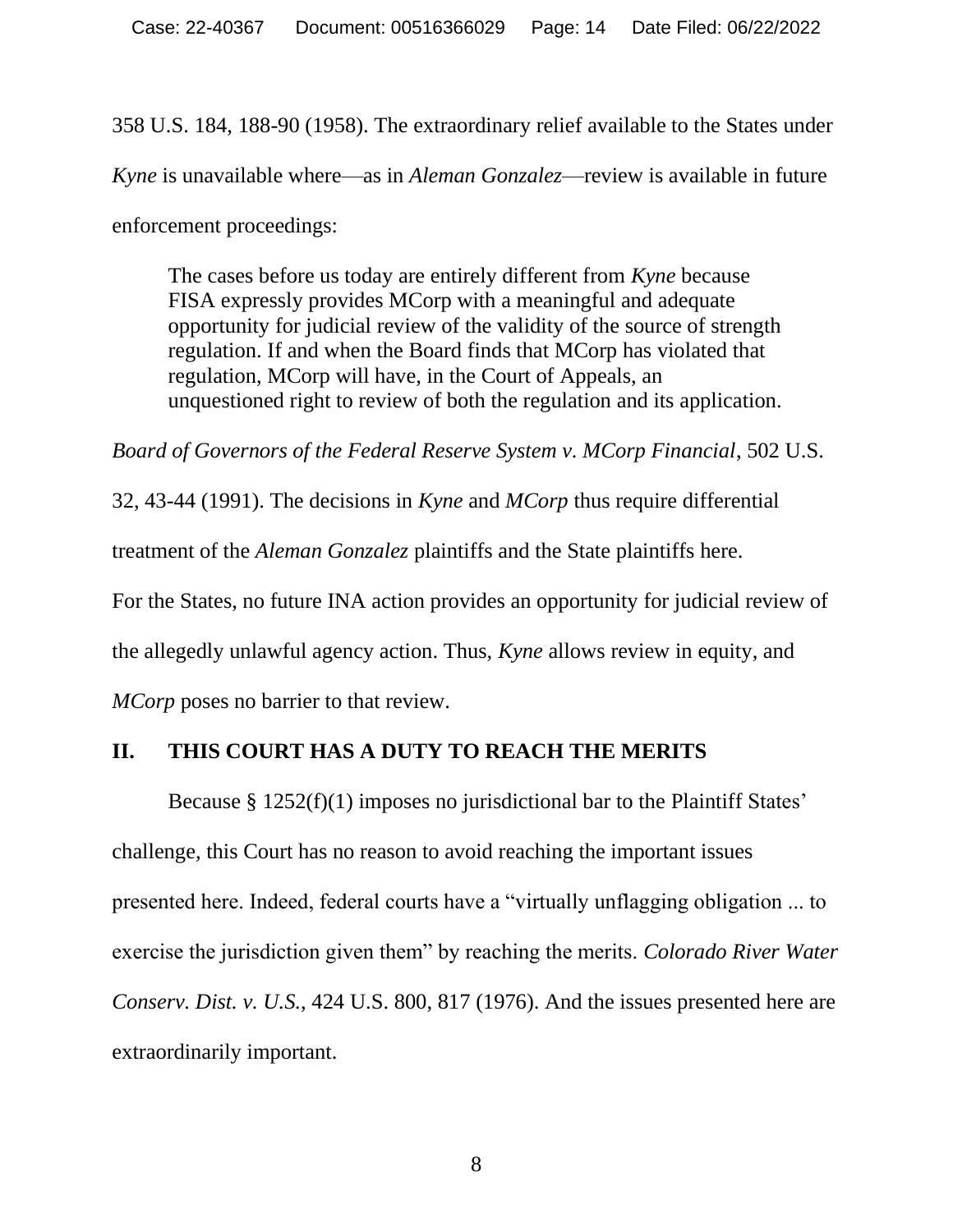Although this suit is between the Plaintiff States and the federal government, the real conflict is between the current Administration's preferred enforcement policies and those established by Congress in the INA. The INA and the APA conditionally delegate to the Executive Branch matters that the Constitution entrusts to the Legislative Branch. *See* U.S. CONST. art. 1 §§ 1, 8, cl. 4. This case thus requires the Judiciary to exercise its vital constitutional function of refereeing interactions between the other two branches of the federal government—a function it has no cause to abstain from here.

## **CONCLUSION**

For the forgoing reasons, the Court should deny Defendants-Appellants' motion for a stay pending appeal.

DATED: June 22, 2022 Respectfully submitted,

/s/ Matt Crapo Matt A. Crapo Christopher J. Hajec Immigration Reform Law Institute 25 Massachusetts Ave., NW, Suite 335 Washington, DC 20001 Telephone: (202) 232-5590

Attorneys for *Amicus Curiae*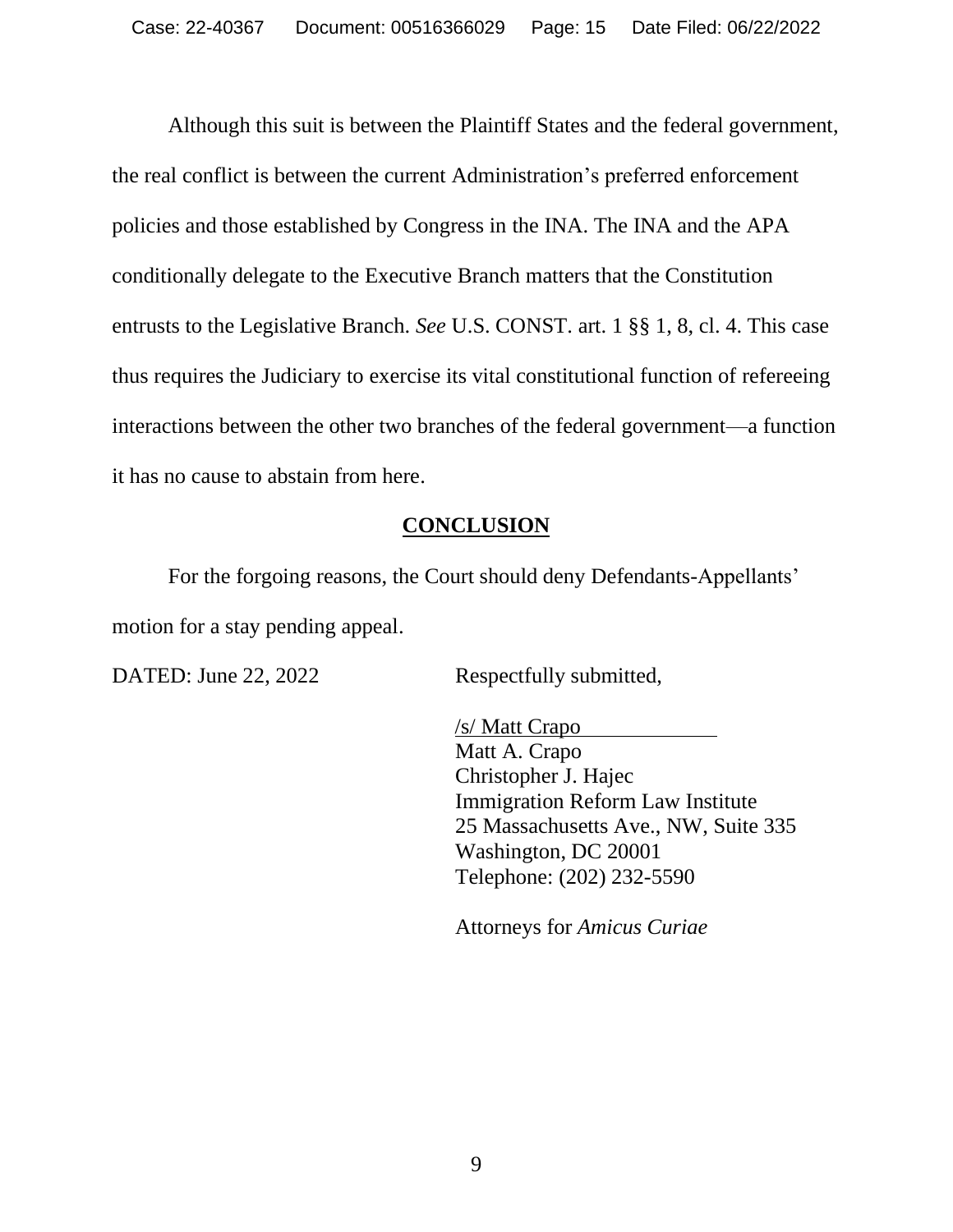### **CERTIFICATE OF COMPLIANCE**

The foregoing brief complies with Fed. R. App. P. 27(d)(2)(A) because it contains 2,040 words, as measured by Microsoft Word software. The brief also complies with the typeface and style requirements of Fed. R. App. P.  $32(a)(5)$  & 32(a)(6) because it has been prepared in a proportionally spaced, Roman-style typeface of 14 points or more.

DATED: June 22, 2022 Respectfully submitted,

/s/ Matt Crapo Matt A. Crapo